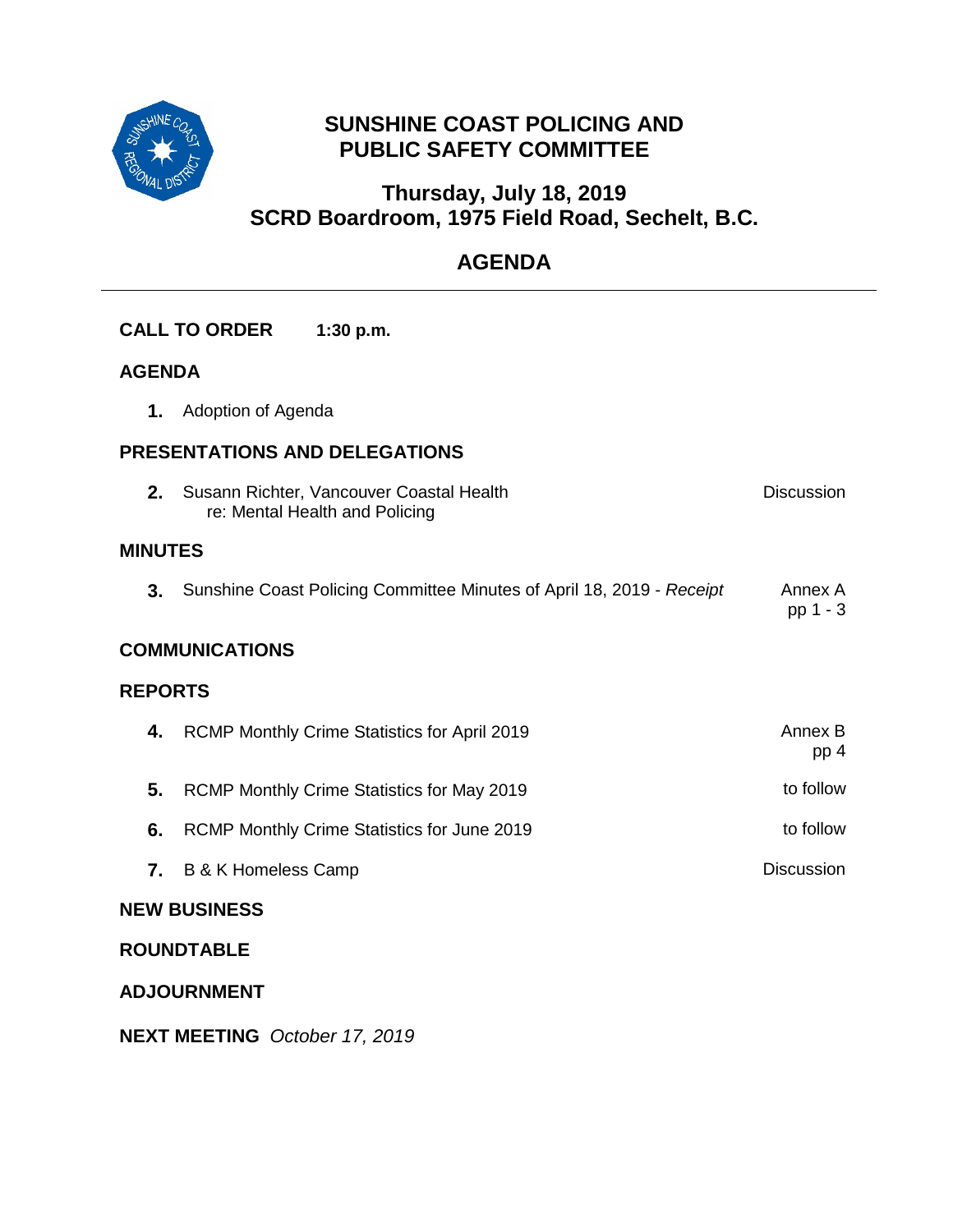Annex A

## **SUNSHINE COAST REGIONAL DISTRICT POLICING COMMITTEE**

#### **April 18, 2019**

<span id="page-1-0"></span>MINUTES OF THE SUNSHINE COAST POLICING COMMITTEE MEETING HELD IN THE BOARDROOM OF THE SUNSHINE COAST REGIONAL DISTRICT 1975 FIELD ROAD, SECHELT, BC.

| <b>PRESENT:</b><br>(Voting Members)   | Director, Electoral Area F, Chair<br>Director, Electoral Area A<br>Director, Electoral Area B<br>Director, Electoral Area D<br>Director, Electoral Area E<br>Mayor, District of Sechelt<br><b>Councillor, District of Sechelt</b><br>Mayor, Town of Gibsons<br>School District #46 Trustee | <b>Mark Hiltz</b><br>Leonard Lee<br>Lori Pratt<br><b>Andreas Tize</b><br>Donna McMahon<br>Darnelda Siegers<br>Tom Lamb<br><b>Bill Beamish</b><br><b>Sue Girard</b> |  |  |
|---------------------------------------|--------------------------------------------------------------------------------------------------------------------------------------------------------------------------------------------------------------------------------------------------------------------------------------------|--------------------------------------------------------------------------------------------------------------------------------------------------------------------|--|--|
| <b>ALSO PRESENT:</b><br>(Non-Voting)  | <b>RCMP Staff Sergeant</b><br><b>SCRD Acting Chief Administrative Officer</b><br><b>Executive Assistant / Recorder</b><br>Media                                                                                                                                                            | Poppy Hallam<br>Angie Legault<br><b>Tracey Hincks</b><br>1                                                                                                         |  |  |
| <b>CALL TO ORDER</b><br><b>AGENDA</b> | $1:35$ p.m.<br>The agenda was adopted as amended to include the following:<br>Discussion on the relationship between mental health and the<br>$\bullet$<br><b>RCMP</b>                                                                                                                     |                                                                                                                                                                    |  |  |
| <b>MINUTES</b>                        |                                                                                                                                                                                                                                                                                            |                                                                                                                                                                    |  |  |

### **Recommendation No. 1** *Minutes*

The Sunshine Coast Policing Committee recommended that the minutes of January 24, 2019 be received as presented.

#### **REPORTS**

### **Recommendation No. 2** *Sunshine Coast Policing Committee Terms of Reference*

The Sunshine Coast Policing Committee recommended that the report titled Sunshine Coast Policing Committee Terms of Reference be received;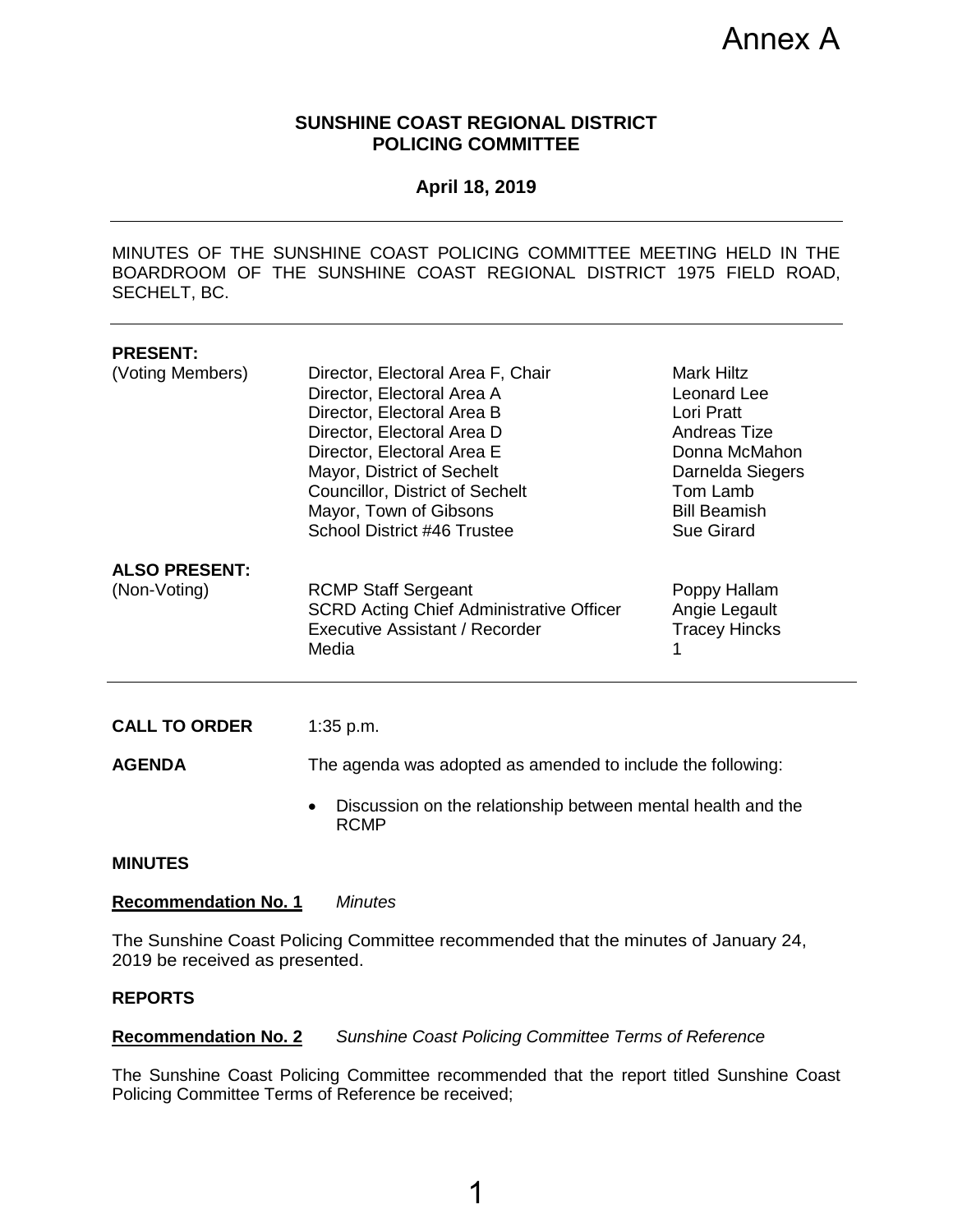AND THAT the Sunshine Coast Policing Committee Terms of Reference be amended to remove the following non-voting members from Section 3.1.2:

- g) Crimestoppers
- h) Gibsons Citizens on Patrol
- i) Sechelt Citizens on Patrol
- k) Halfmoon Bay Citizens Association
- I) Roberts Creek Community Association
- m) Elphinstone Electors Community Association

AND FURTHER THAT the Sunshine Coast Policing Committee Terms of Reference Section 3.1.3 be amended to add a sub-section c) as follows:

c) Representatives of other community and/or service organizations such as, but not limited to RainCity and Sunshine Coast Community Services Society may attend the meetings as resource persons and may, upon approval of the Board, be appointed as non-voting members.

## **Recommendation No. 3** *Sunshine Coast Policing and Public Safety Committee*

The Sunshine Coast Policing Committee recommended that the Sunshine Coast Policing Committee be renamed Sunshine Coast Policing and Public Safety Committee.

#### **Recommendation No. 4** *Monthly Crime Statistics – January 2019*

The Sunshine Coast Policing Committee recommended that the RCMP Monthly Crime Statistics for January 2019 be received.

#### **Recommendation No. 5** *Monthly Crime Statistics – February 2019*

The Sunshine Coast Policing Committee recommended that the RCMP Monthly Crime Statistics for February 2019 be received.

#### **Recommendation No. 6** *Monthly Crime Statistics – March 2019*

The Sunshine Coast Policing Committee recommended that the RCMP Monthly Crime Statistics for March 2019 be received.

#### **NEW BUSINESS**

*The Committee discussed the relationship between mental health and the RCMP.* 

## **Recommendation No. 7** *Mental Health Delegation Invitation*

The Sunshine Coast Policing Committee recommended that staff contact Vancouver Coastal Health and request a presentation on the relationship between mental health and policing at the next meeting.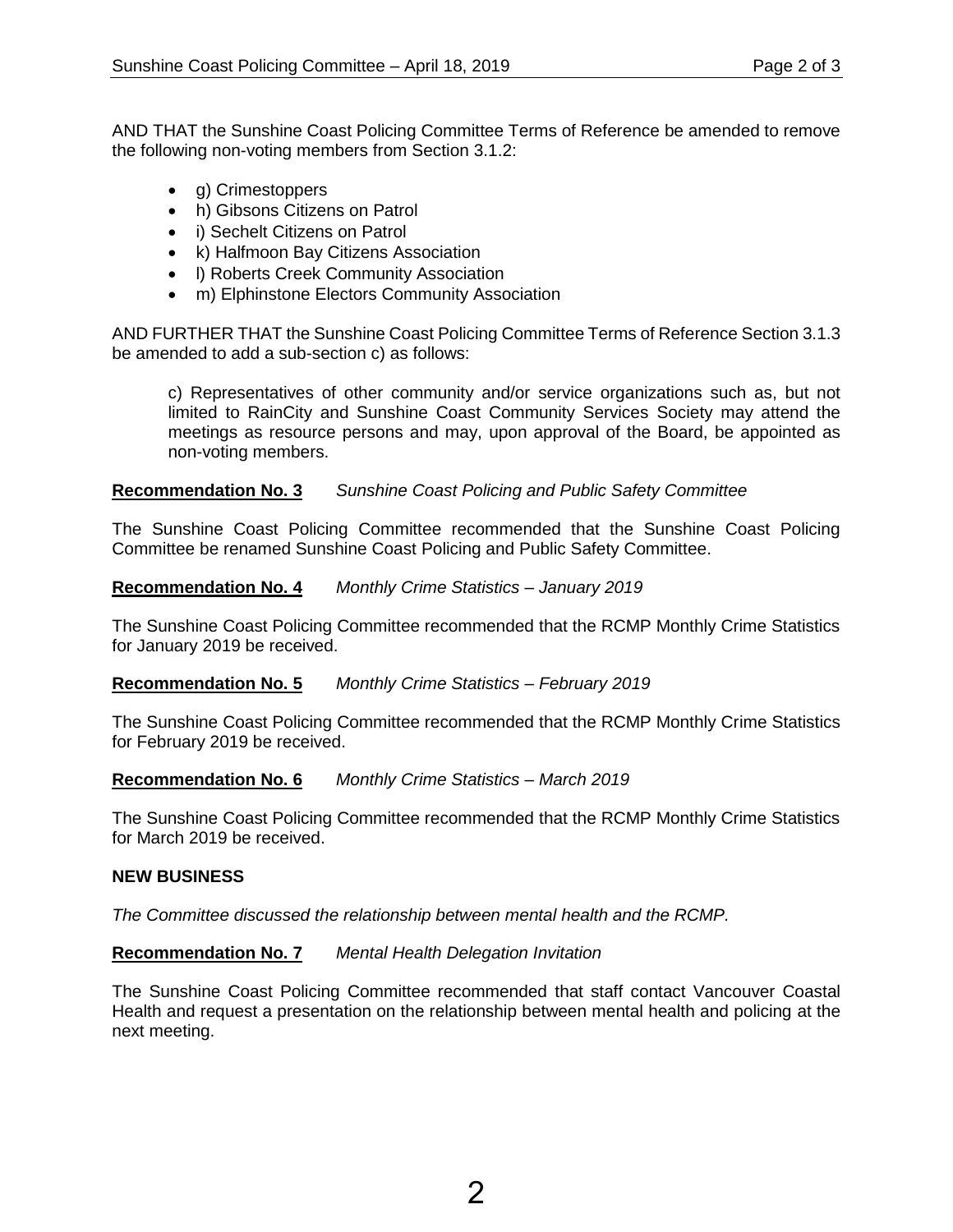# **ROUNDTABLE**

The following issues / concerns were discussed:

- *Speeding in the Cedar Grove school area*
- *Appreciate increased RCMP presence on the Highway*
- *Lower Road complaints about speeding*
- *Bligh Road campers and RVs parked on private property*
- Interest in access to crime rate statistics once supportive housing is in place in *Sechelt*

**ADJOURNMENT** 2:30 p.m.

Committee Chair

\_\_\_\_\_\_\_\_\_\_\_\_\_\_\_\_\_\_\_\_\_\_\_\_\_\_\_\_\_\_\_\_\_\_\_\_\_\_\_\_\_\_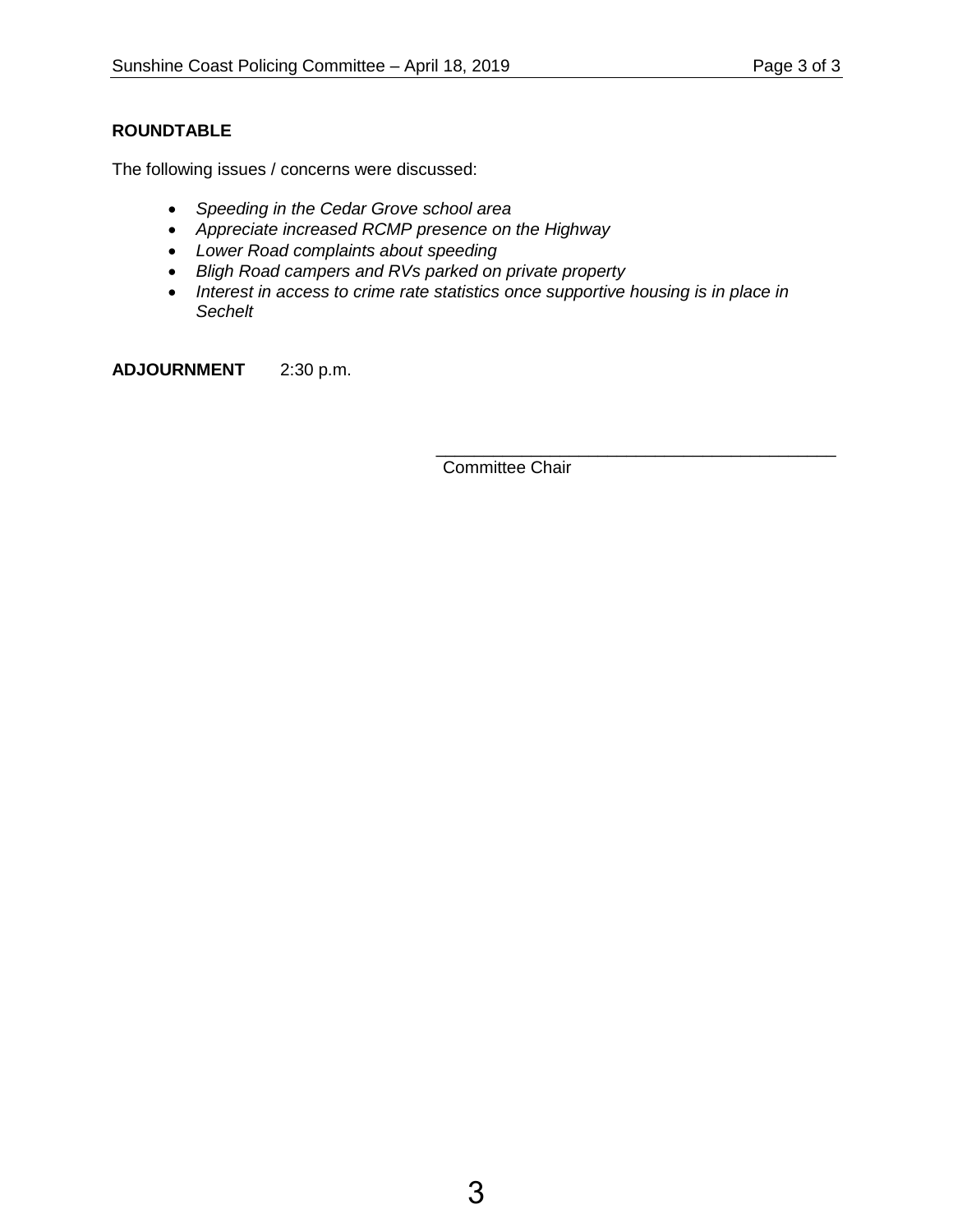<span id="page-4-0"></span>

# Sunshine Coast RCMP - April 2019

|                                 |                   |                   |                   | $3 - yr$ | % Change  |
|---------------------------------|-------------------|-------------------|-------------------|----------|-----------|
| <b>PROPERTY CRIME</b>           | <b>April 2017</b> | <b>April 2018</b> | <b>April 2019</b> | Average  | 2018-2019 |
| <b>Proactive: Curfew Checks</b> | $\ast$            | 77                | 10                | 44       | -87       |
| <b>Proactive: Street Checks</b> |                   |                   | 12                |          | 71        |
| <b>Proactive: Foot Patrols</b>  | $\ast$            | 328               | 265               | 297      | $-19$     |
| <b>Mischief Files</b>           | 11                | 15                | 29                | 18       | 93        |
| Theft From Motor Vehicle Files  | 14                |                   | $\overline{4}$    |          | 0         |
| <b>Break and Enter Files</b>    |                   |                   |                   |          |           |

|                                                   |                   |                   |                   | $3 - vr$ | % Change  |
|---------------------------------------------------|-------------------|-------------------|-------------------|----------|-----------|
| <b>ROAD SAFETY</b>                                | <b>April 2017</b> | <b>April 2018</b> | <b>April 2019</b> | Average  | 2018-2019 |
| <b>Proactive: Roadchecks</b>                      |                   | $\Omega$          |                   |          | n/a       |
| <b>Tickets/Warnings Issued: Speeding</b>          | 89                | 77                | 43                | 70       | $-44$     |
| Tickets/Warnings Issued: Use of Electronic Device | 4                 | 6                 | 6                 |          | $\Omega$  |
| <b>Impaired Driving Files</b>                     | 18                |                   |                   | 12       | $-36$     |
| <b>Collisions: Non-Fatal Injury</b>               | 6                 | 6                 | $\overline{4}$    |          | $-33$     |
| <b>Collisions: Fatal</b>                          |                   |                   |                   |          | n/a       |

*\* some data not available before 2018*

The format of this report has changed starting with the beginning of the 2019/2020 fiscal year.

This chart identifies PRIME files for the month indicated, excluding files scored as unfounded, unsubstantiated, information, prevention, and assistance. Some files have more than one offence/category.

This document is operational and subject to change. It is not to be copied or disseminated without consent of originator.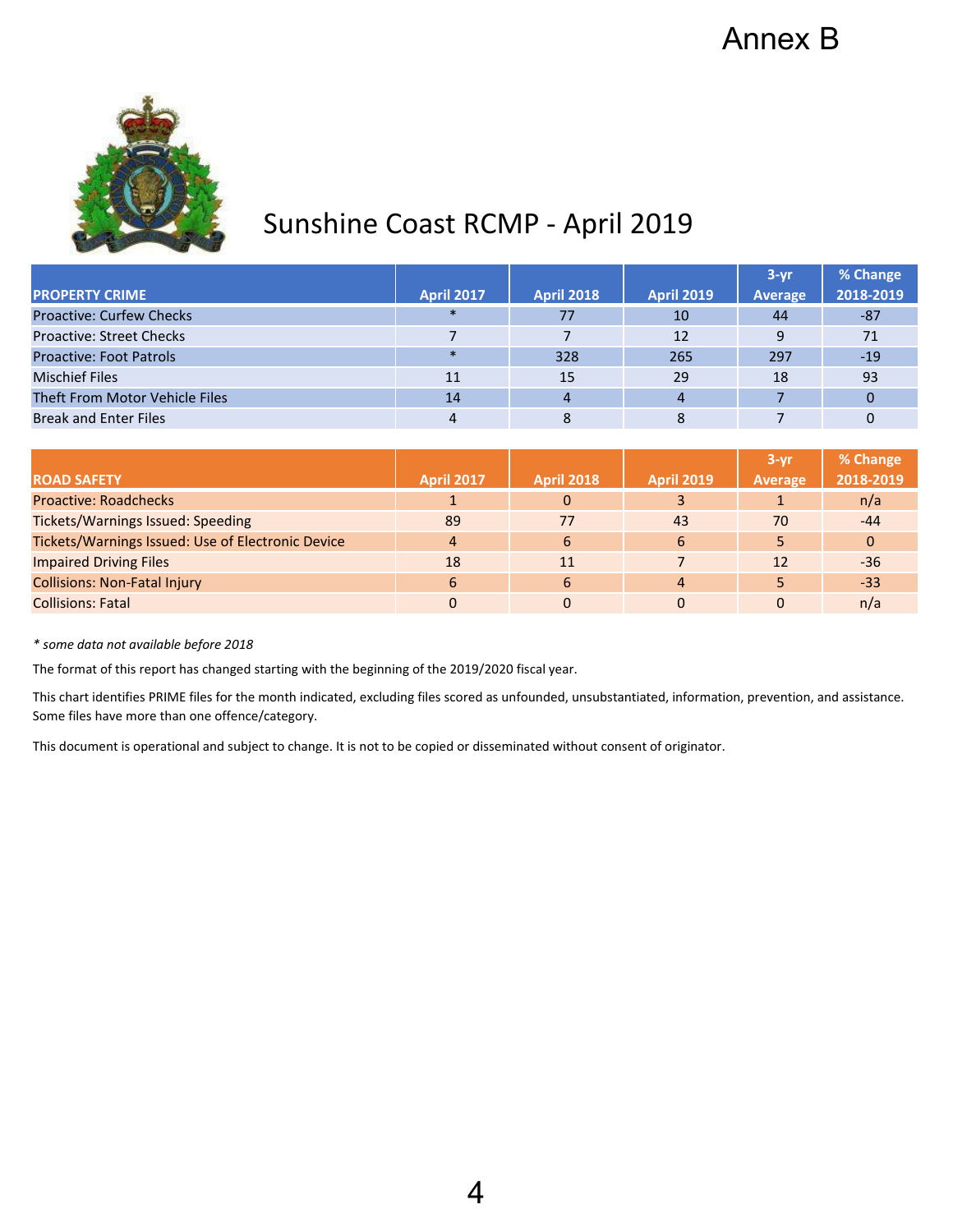